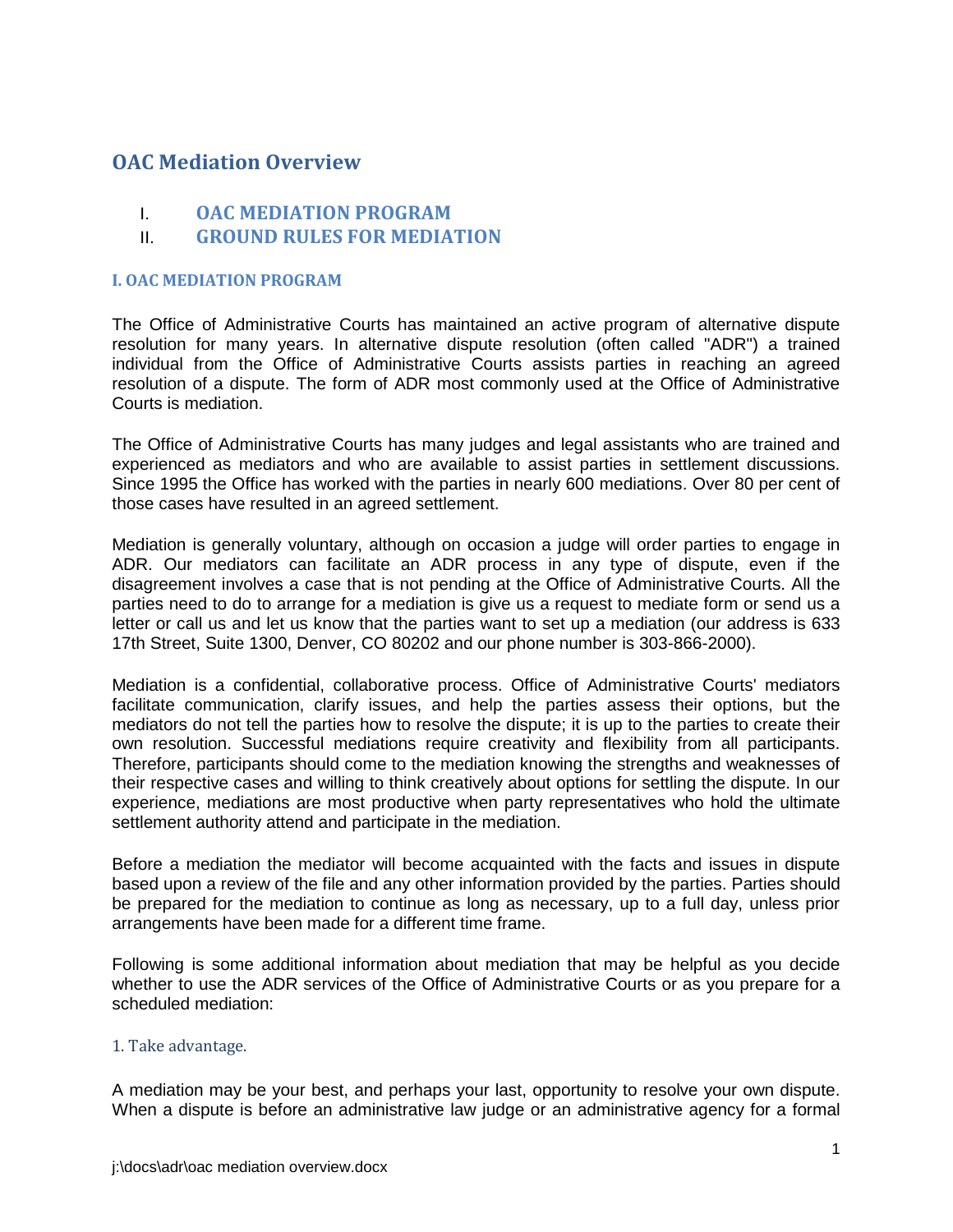hearing the parties no longer control the outcome. Frequently, no one is wholly satisfied with the resolution imposed after litigation. In addition, the resources required to prepare and present a contested case, and pursue it through available appeals, are considerable. For these reasons, we encourage you to actively and fully participate in this opportunity to reach agreement. Remember, parties have more flexibility to develop creative solutions than an administrative law judge in a formal court proceeding. In a formal hearing the judge will be bound by the statutes and regulations applicable to your case, while in a mediation you can create resolutions beyond what the statute and regulations allow.

### 2. You are in control.

The power to settle a dispute through mediation lies entirely with the participants. The mediator cannot issue orders or force the parties to reach agreement. The mediator's role is to be neutral, to guide the process, and to facilitate communications. The parties' role is to seek, in good faith, a resolution to their dispute that will satisfy their most important needs. If the parties' most important needs cannot be met through a mediated agreement, parties still have the opportunity for a contested case hearing.

### 3. The process.

The mediation will usually begin with a joint meeting. The mediator will explain the process, each individual will be given an opportunity to make a short statement, and clarifying questions may be asked. Then, quite often, the mediator will meet with each side separately, in a meeting called a "caucus". In these caucuses, any confidential information you give the mediator will be kept confidential unless you specifically authorize the mediator to relay it to the other side. These meetings sometimes continue with offers and counteroffers carried back-and-forth by the mediator. Additional joint meetings may be held. If the parties reach an agreement, it is reduced to writing and signed by the parties. Because a government agency is involved, any written agreement may be a public document.

#### 4. Mediations are Confidential.

Communications in a mediation are confidential. This includes any offers and counteroffers made by the participants. If the parties do not settle and instead proceed to a hearing, the mediator will not communicate about the mediation with the administrative law judge who will preside over the hearing (other than to report that a mediation took place on a certain date and whether it was successful). Under Colorado law a mediator cannot be compelled to testify about anything that occurred during the mediation. If partial agreements are reached, such as a list of stipulated facts, they will be reported to the judge assigned to the case on the merits in writing, as approved by the parties, and filed in the case. Comments made by the mediator during the process are also confidential. On the other hand, information shared in a mediation that is otherwise subject to discovery is not made confidential simply because it is shared in the mediation.

#### 5. Mediation is not simply positional bargaining.

When people negotiate over something they usually stake out a position, argue for it, and make concessions to reach a compromise. Remember the last time you bought a car? There was a listed price, you offered something less, the salesman countered by coming off the listed price a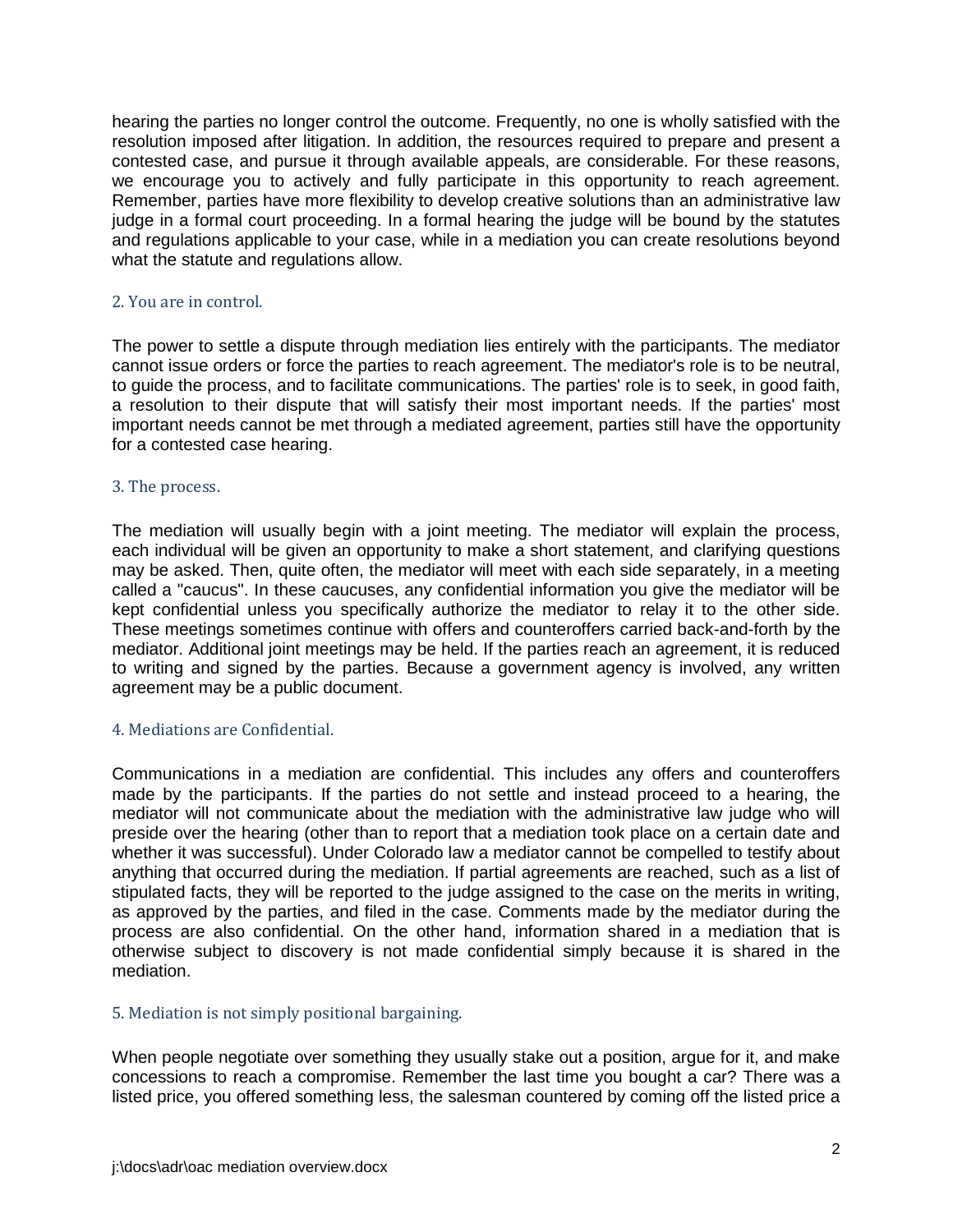fraction. You may have gone through this exercise more than once. But there were no clear principles guiding the participants as they moved from one position to another except to try to get the best deal possible, probably meeting somewhere in the middle. Did you feel confident that you got a good deal?

Mediation guides parties to focus on the interests that lie behind each party's position: Why do they take that position? What concerns, public policies, and private needs cause them to take that position? If these interests can be openly identified, parties are more likely to craft creative solutions that satisfy everyone's interests. For example, an agency prosecuting a disciplinary case against a professional licensee is usually concerned with protecting the public and deterring future bad acts. The licensee is usually interested in protecting his or her livelihood. Sometimes it is possible to agree to a solution that fulfills both of these interests.

#### 6. Know the case.

Mediations are most successful when parties are knowledgeable about all issues in dispute. What evidence do you have to prove your case? How objective is it? If your case turns on the credibility of witnesses, it is usually harder to predict the outcome. If you have documentary evidence, case law, or other authority that supports your position, bring copies to the mediation. Analyze the other side's case. Know both their strong and weak points. A thorough analysis enables you to realistically assess your options.

## 7. Think "outside the box".

Be creative. Think about what you really need to accomplish to resolve the case. Carefully consider the interests of the various parties and try to formulate multiple options that will meet those needs. In disciplinary cases against professional licenses, for example, many agencies originally had only one enforcement tool: revocation of the license to practice. Now those agencies generally have flexibility as to the kinds of sanctions they impose. They can assess administrative penalties and/or place licensees on probation with conditions, as well as revoke licenses.

#### 8. Bring authority to settle.

It is very important to have full settlement authority in the room. If absolutely necessary, you may confer with others by telephone (If you have to communicate with another person by telephone, the mediator may need to talk to that person with you. You will, of course, also be able to discuss matters with that person privately.) There are, however, distinct disadvantages to engaging in a mediation when the participants in the mediation conference do not have settlement authority. A party or attorney who comes in thinking he or she has full authority to settle often concludes that some creative offer requires consultation with someone outside the room. Problems can then arise because persons outside the mediation have not experienced the dynamics of the conversation in the room. Without the benefit of the experience of being in the room and hearing the entire discussion, they may find it easier to overestimate the strength of their case and underestimate the persuasiveness of the other party's arguments. This may result in an impasse in the mediation after many hours of effort in which the parties' representatives have worked diligently to forge an agreement acceptable to everyone in the room.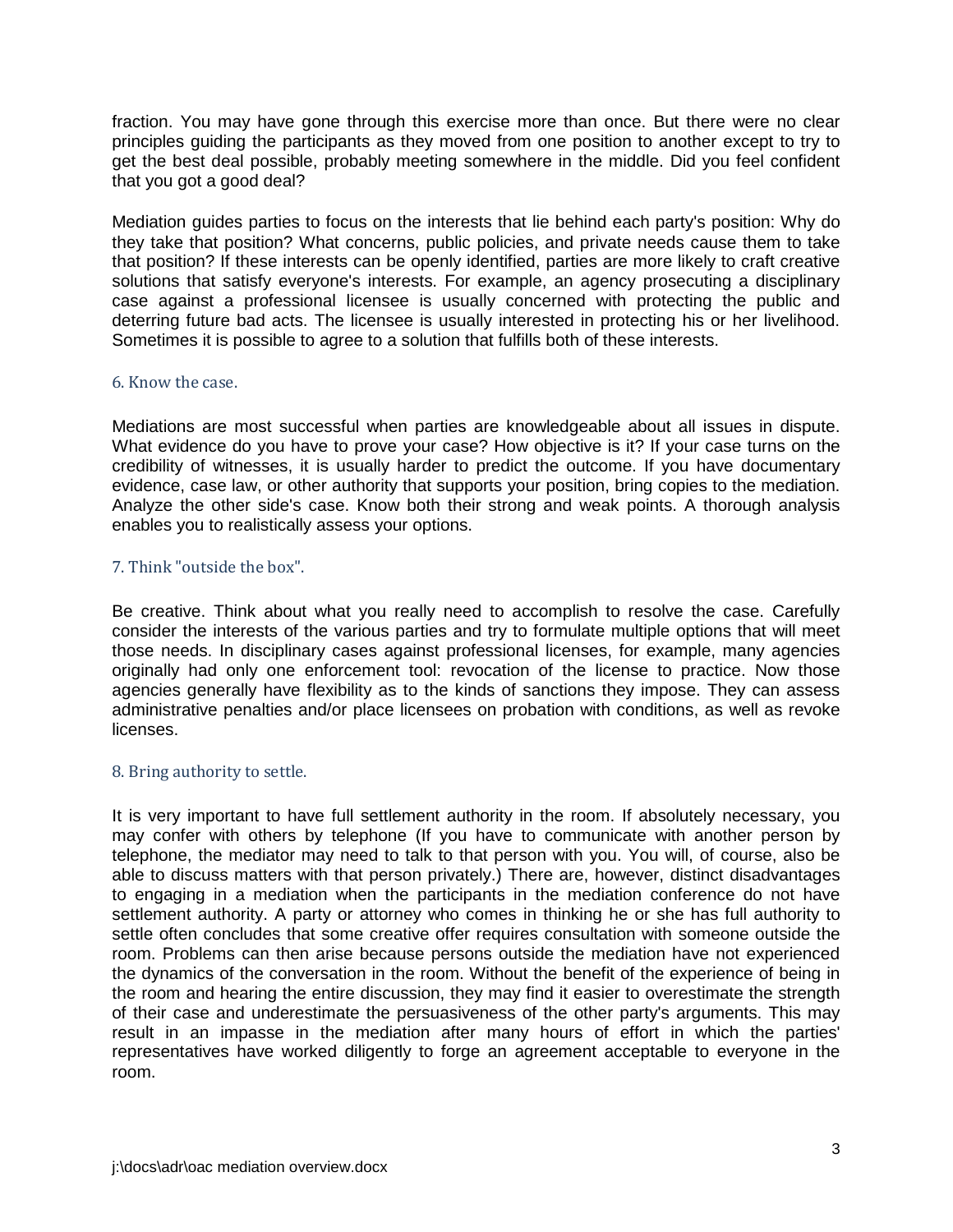#### 9. Facilitative compared to evaluative mediation styles.

Mediation at the Office of Administrative Courts is generally a collaborative process. We facilitate communication and clarify issues, help parties assess their options, and assist the parties to write up any agreements reached. However, in private meetings, mediators sometimes provide information to help parties analyze the strengths and weaknesses of their cases. If the mediator evaluates some aspect of your case, remember that any opinion expressed by the mediator is just that: one person's opinion. That opinion is based on limited information, such as summaries of anticipated evidence. Discovery may not have been completed yet. The mediator has not had the opportunity to assess witness credibility, nor has the mediator done independent legal research. In spite of these limitations, the view of a mediator (who in other circumstances may hear cases as an administrative law judge) often gives parties a useful glimpse of how their case may be perceived by a neutral third party. Of course, any views expressed by a mediator under these circumstances are confidential, don't constitute legal advice, and are not predictions as to how the hearing judge will view the issues. Giving such an evaluation is completely discretionary with the mediator, unless the parties have requested, and the mediator has agreed, before the mediation, to provide such an evaluation.

#### **GROUND RULES FOR MEDIATION**

1. The parties come to this mediation voluntarily. They understand that they may terminate their participation at any time by telling the mediator.

2. The mediator will not give legal advice to any party. Each party is relying solely on the advice of counsel or on the party's own judgment. The mediator has no legal duty to protect the interests of the parties or to provide them with information regarding their legal rights.

3. All discussions, statements, representations, facts, documents, conduct, promises, offers, views or opinions expressed or presented by any participant, including the mediator, during any part of the mediation process are confidential. These matters cannot be discussed with any person outside of the mediation process without the express written consent of all parties or a court order requiring disclosure. In addition, these matters cannot be introduced as evidence in any subsequent judicial or administrative process. However, these matters can be proven in subsequent proceedings on the basis of evidence not related to the mediation process.

4. The parties agree not to subpoena the mediator, to otherwise require the mediator to appear in any subsequent proceeding, or to ask the mediator to disclose any information relating to any aspect of the mediation process. If so called or subpoenaed, the mediator will refuse to testify or produce any documents or notes relating to the mediation.

5. In order to assist the parties in resolving their dispute in a professional and courteous manner, at the mediation conference the following rules of personal conduct will be observed:

Personal attacks will not be tolerated.

The motivations and intentions of participants will not be impugned.

The personal integrity and values of participants will be respected.